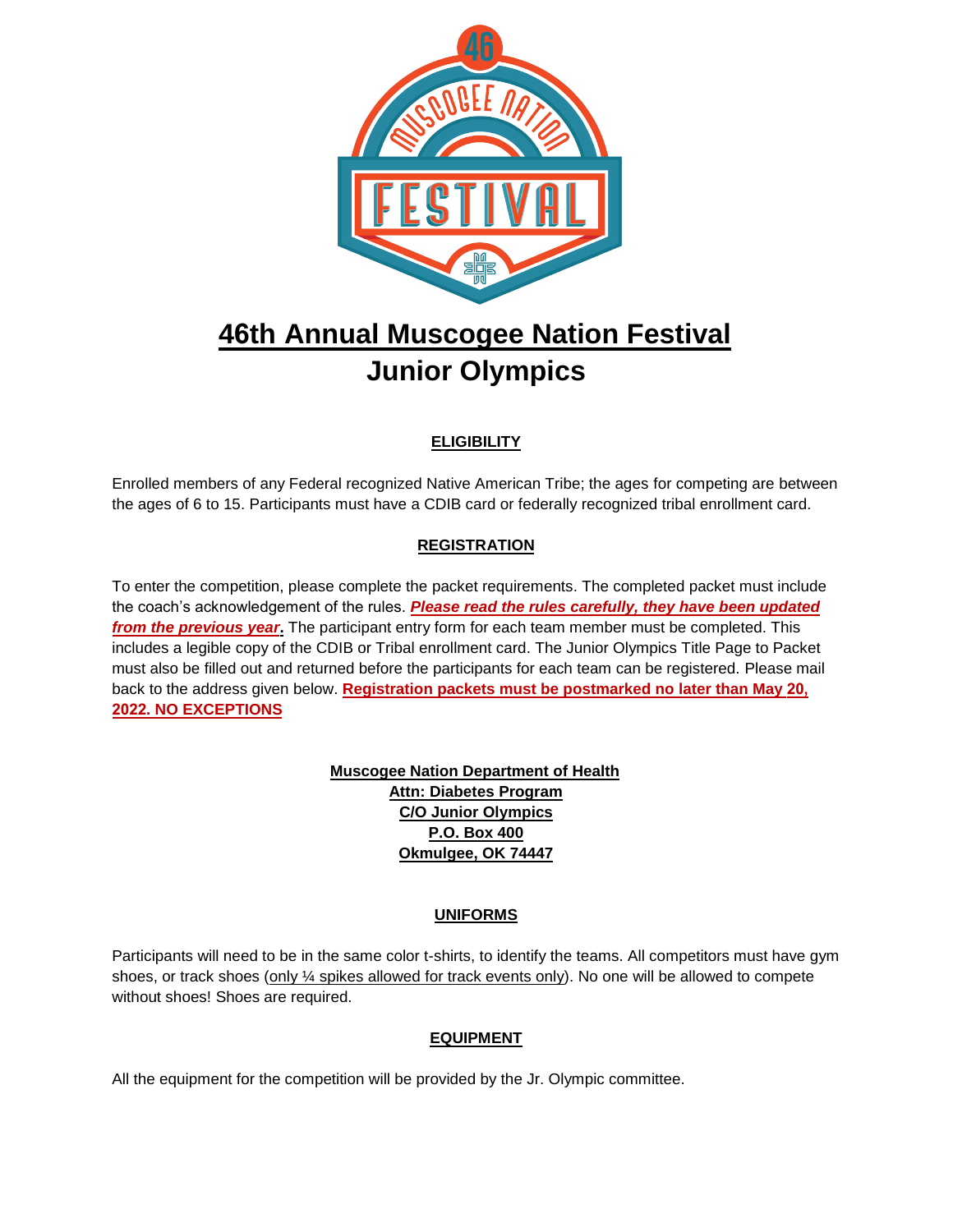#### **JUNIOR OLYMPIC RULES AND REGULATIONS**

#### **SECTION 1**

#### **Definitions**

- **Competitor** includes a contestant, athlete or participant between the ages of 6- 15 years of age officially registers for participation in the Muscogee (Creek) Nation Junior Olympics and who reports for his/her lane assignment and heat.
- **Coach** includes a person who is designated as such by a community or team.
- **Feam personnel** include a person who is the sponsor, coach, assistant coach or representative who accompanies a team or individual contestant.
- **Scratch** the toe or any part of the foot that crosses the line on the Jump.

#### **Section 2**

#### **COMPETITORS, COACHES AND PARENTS**

- $\triangleright$  A contestant is any athlete entered in the meet. The contestant becomes an entry at the time the Junior Olympics Committee has establishes the deadline for accepting entries.
- $\triangleright$  Contestants officially become competitors when he/she reports for his /her lane assignments and heats.
- $\triangleright$  Contestants who fail to report for lane assignments before the start of the event will not be allowed to participate in the event.
- $\triangleright$  Each coach will be responsible for the identification of his team members, and it will be his responsibility to have his athletes on time for each event. Track events take precedence over field events. If track event and field event are occurring at same time, coaches or competitors must check in at the field event area by the  $3<sup>rd</sup>$  and final call to let the field event judge know they will return immediately after track event. Once the field judge has turned in the results, the decisions will be final.
- **Coaches are required to have an assistant coach, sponsor or representative for every 5 children on the team. Coaches will be given 5 field badges to be utilized during the event. If a coach or sponsor does not have the filed access badge, they will be asked to leave the field/competition area.**
- **Competitors will be assigned a bib number. Please make sure each child is wearing the correct bib number. The numbers will be listed by the competitors name on the roster you will receive at check-in.**
- **Parents will not be allowed on the field. This includes the heating area. Warnings will be given. The 3rd warning will result in team forfeiture of the Junior Olympics.**
- $\triangleright$  In the event of an Emergency, only the Coaches, Parents or Guardians of the said child shall be allowed on the field.

#### **SECTION 3**

#### **Participation and Entry limitations**

 $\triangleright$  A contestant will not be allowed to be entered in more than three (3) individual events. You will not be required to list contestant events at the time of registration. It is the responsibility of the coach(s) to ensure their contestants do not participate in more than the allowed events.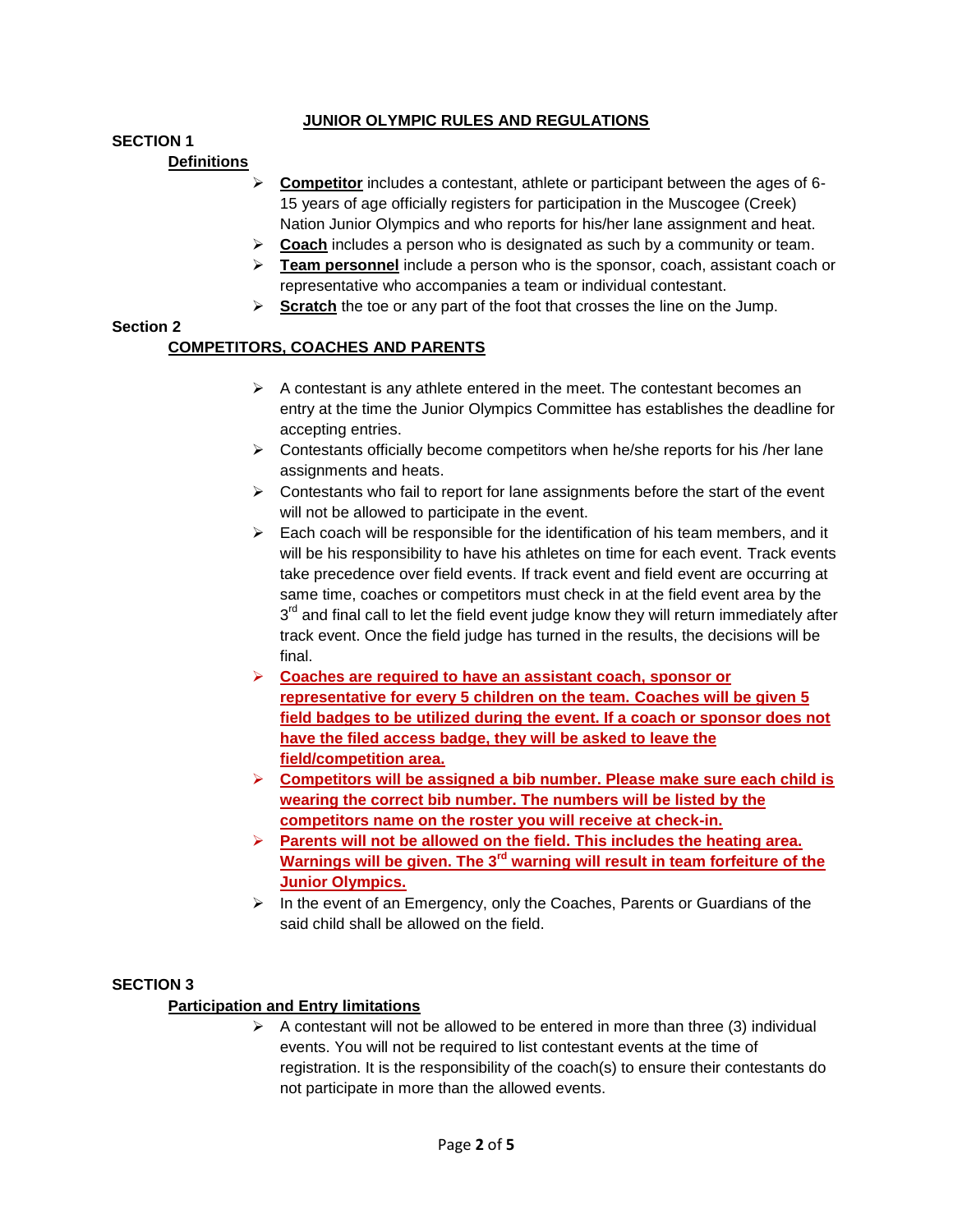- $\triangleright$  A competitor shall not compete in more than (4) total events: (3) individual events and (1) team (relay, tug of war) event. If a competitor violates this rule, all individual points, team points and place earned by that competitor in the meet will be forfeited and if the competitor participated in a team event the team points and place earned by the team will be forfeited.
- $\triangleright$  In a relay race, only one team per community may enter.
- $\triangleright$  Any contestant that moves up in an age category must compete in all events at that age level.
- $\triangleright$  Females may compete on male teams; however, males cannot compete on female teams. Team events only. Does not apply to individual events.
- $\triangleright$  Softball throw will be the best of (2) throws.
- In the long jump event a **s**cratch will be considered a jump.
- $\triangleright$  Absolutely no jewelry while competing.

#### **SECTION 4**

#### **Competitor's uniform,**

- $\triangleright$  Each competitors uniform will consist of
	- 1. Shoes
	- 2. Each team competitor must wear the same color shirt.
	- 3. Shorts, track shorts, wind pants etc.

#### **SECTION 5**

#### **The start**

- $\triangleright$  All races shall start with a firing of a starting pistol or a whistle.
- $\triangleright$  The starting commands for the races shall be.
	- 1. **"On your mark"**
	- 2. **"Set",** at this command all competitors will at once and without delay, assume their full and final set position in such a manner that no part of their bodies touch on or over the starting line. When all competitors are set and motionless, the starter shall fire the pistol or blow the whistle. The interval between the set command and the firing of the gun is usually on to two seconds. After a starter shall not fire the pistol.
	- 3. Starting violations which constitute a false start include:
		- a. Failures to comply with the starters commands.
		- b. A competitor who commits a false start shall be given one warning; a second false start will be disqualified.
		- c. If there is an unfair start, the starter or the assistant will recall the contestants by firing of a second shot.
	- 4. Coaches and team personnel will not be allowed in the starting area.

#### **SECTION 6**

#### **THE FINISH**

- The competitors placed in the order in which any part of their body's torso as distinguished from head, neck, legs, feet or hand reaches the edge of the finish line.
- **Coaches parents and team personnel will not be allowed in the finish line area or by the time keepers.**
- **All the awards will be picked up and signed for by coaches at the end of the track and field events. 1st, 2nd and 3rd place team trophies will only be presented. If you cannot pick up awards they will be mailed to you.**

**SECTION 7**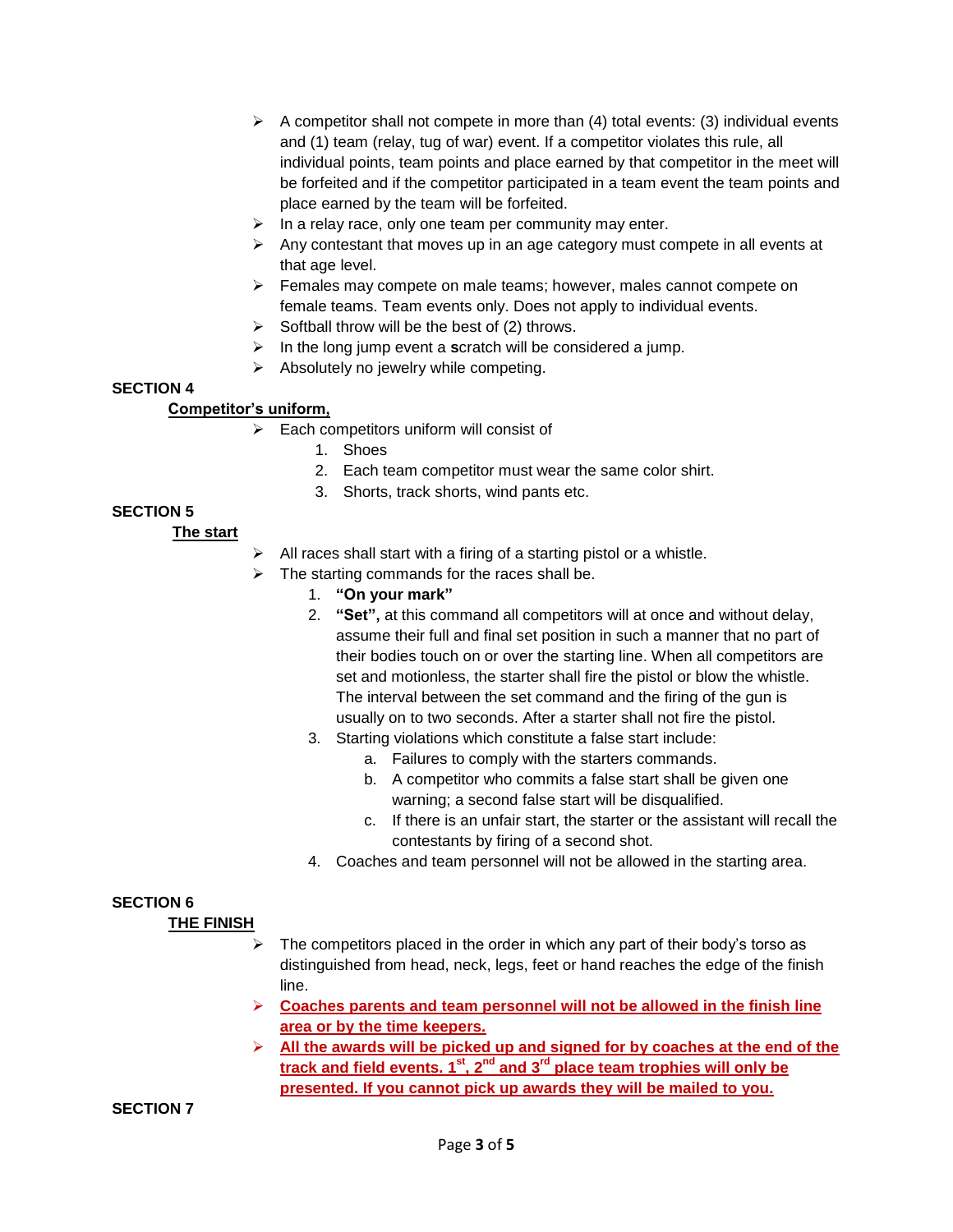#### **Relay**

- $\triangleright$  Relay events, includes four (4) primary participants and one (1) alternate.
- $\triangleright$  All exchanges of the batons shall be made in the exchange zone only.
- $\triangleright$  Violation of this rule will be disqualification from the event.
- $\triangleright$  After the passing of the baton the relieved runner will stand still or jog straight ahead and step off the track when clear.

#### **SECTION 8**

#### **Tug of War**

- $\triangleright$  Tug of war includes four (4) primary participants and one (1) alternate.
- $\triangleright$  There is a mark in the middle of the rope. Another mark is made 6 feet from the center mark on either sides of the rope. The game is won when either side when the 6-foot mark crosses the center point.
- $\triangleright$  Contestants must be behind the 6-foot mark while competing. Pulling on the rope between center mark and 6-foot mark will result in disqualification.
- $\triangleright$  As mentioned earlier, the center of the rope should align with the center marked on the ground. As soon as the referee blows the whistle, each team can start pulling the rope into their territory. The objective of the game is for each team to pull the rope along with the members of opposition team to their side. As soon as the second mark on the rope from the center red mark crosses over to center line, the team to pull the rope to their area wins the game.
- $\triangleright$  The tug of war competition requires a judge. There are 3 different commands that the judge gives to the players. The judge will blow a whistle to indicate when to start pulling. The judge will also blow the whistle to indicate the event has been won.
- $\triangleright$  Gloves may be worn while competing.
- $\triangleright$  Knees or elbows cannot touch the ground.
- $\triangleright$  No wrapping of the rope around any body part during pull. This is for the safety of our athletes. **NO EXCEPTIONS!**

#### **1. Softball Throw**

 Participants will have two throws from behind the line. Crossing the line will result in a scratch. The farthest spot where the softball lands in the designated area will be marked. All participants will use 11u softballs.

#### **2. Footbal Throw**

 $\triangleright$  Participants will have two throws from behind the line. Crossing the line will result in a scratch. The farthest spot where the football lands will be marked. All throws must land on the football field between the hash marks. Ages 10-13 will use youth size football. Age 14/15 will use a regulation size football.

#### **3. Jump Rope**

 $\triangleright$  Participants will jump rope for one minute. Each time the rope goes under the feet counts as one revolution. Most revolutions after one minute wins.

#### **4. Long Jump**

- $\triangleright$  Each participant will get two running jumps in the long jump pit. Starting the jump from across the line will result in a scratch. The closest point of contact with their body in the long jump pit will be marked.
- $\triangleright$  Example- if they land in the pit with two feet, the back of the heel will be marked. If they land and fall backwards, the closest point will be marked.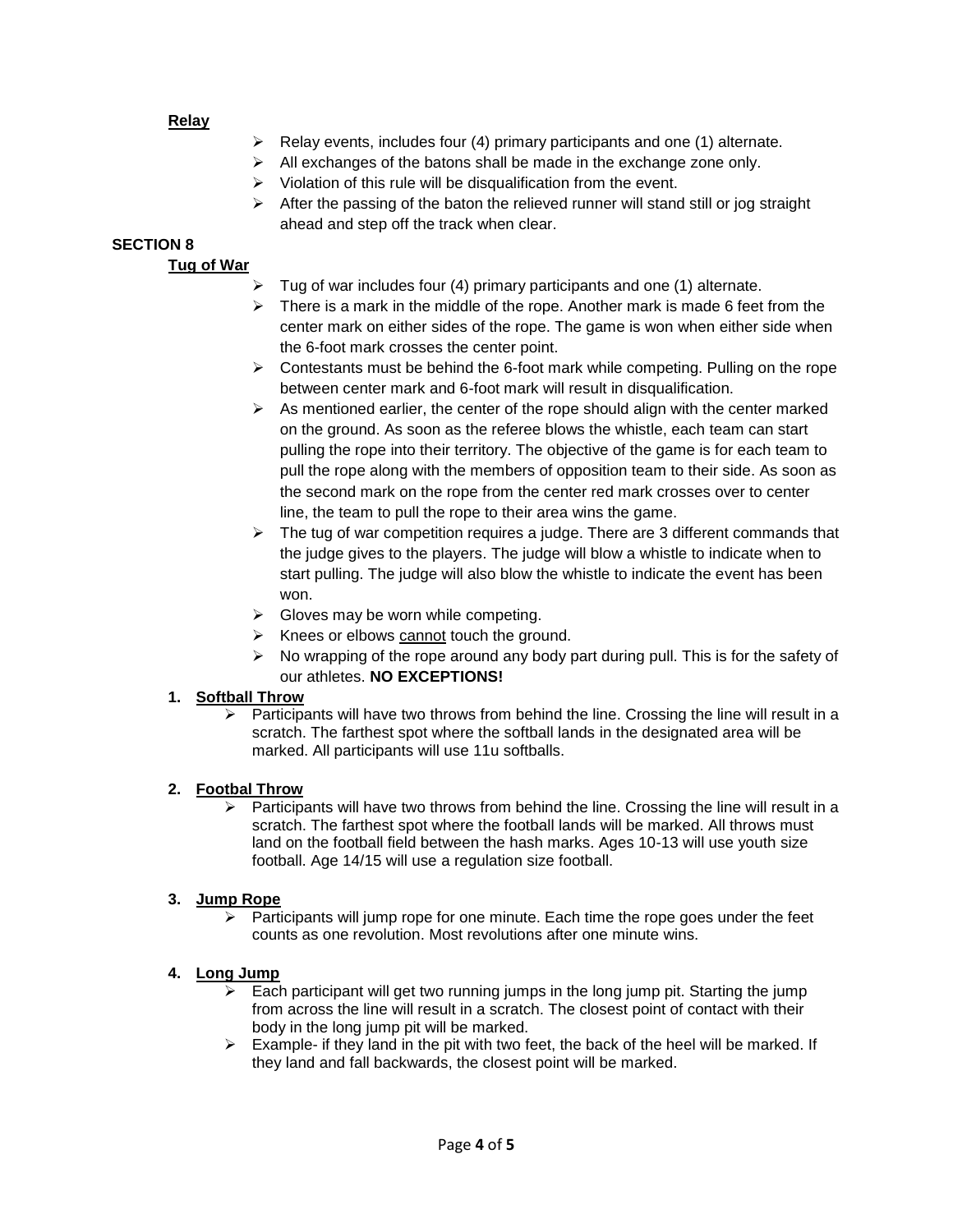#### **SECTION 9 MEDICAL EVALUATIONS**

 **Medical staff will be onsite to evaluate athletes that need medical assistance. Medical staff will determine if the athlete may continue to participate. Medial staff decisions are final. No exceptions.**

#### **SECTION 10**

#### **DISQUALIFICATIONS**

- $\triangleright$  Unsportsmanlike conduct will not be tolerated; this will be taunting of other athletes, swearing, fighting, and disrespecting the officials. This will apply to all coaches as well.
- $\triangleright$  Coaches will be expected to follow the rules that have been laid out in this packet, and to make sure all the requirements and rules are kept.
- **Parents will not be allowed on the field. This includes the heating area. Warnings will be given. The 3rd warning will result in team forfeiture of the Junior Olympics.**
- $\triangleright$  A competitor shall not compete in more than (4) total events: (3) individual events and (1) team (relay, tug of war) event. If a competitor violates this rule, all individual points, team points and place earned by that competitor in the meet will be forfeited and if the competitor participated in a team event the team points and place earned by the team will be forfeited.

# **SECTION 10**

#### **PROTEST**

- $\triangleright$  All protests will need to be formally submitted to the Junior Olympic committee, mailed to our office where the dispute will be examined. The committee's findings will be reported.
- $\triangleright$  Absolutely no protests will be conducted the day of the competition.
- $\triangleright$  Mail protests to: Muscogee (Creek) Nation Department of Health Attn: Diabetes Program C/O Junior Olympics P.O Box 400 Okmulgee, OK 74447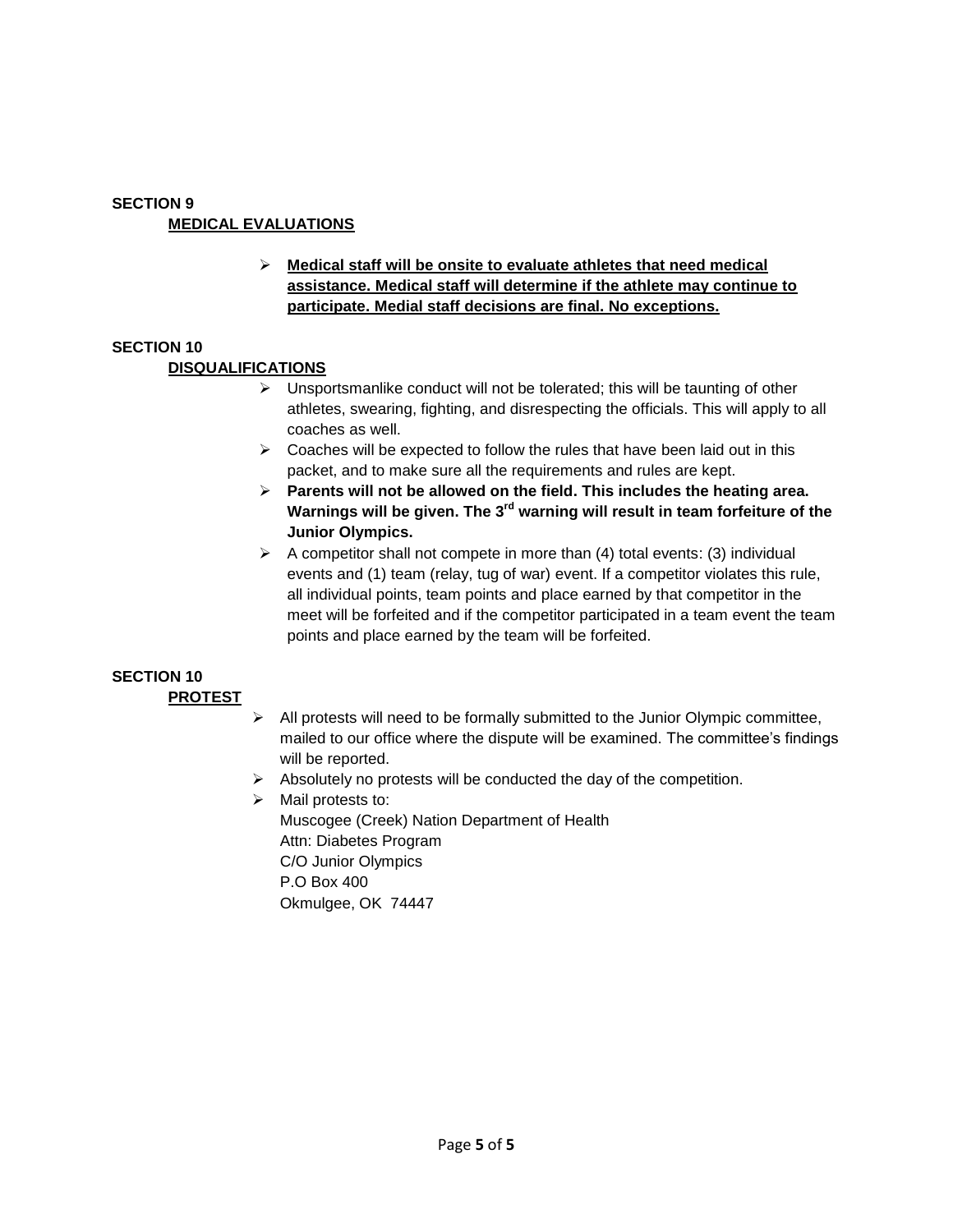## **46th Annual Muscogee Nation Festival Junior Olympics Schedule**

Harmon Stadium | 699 E 12th St. Okmulgee, OK 74447

| Friday, June 24th, 2022 |                                    |
|-------------------------|------------------------------------|
| 6:00am - 7:30am         | Check-In and Registration          |
| 6:45am                  | Teams Lune Up for Introductions    |
| 7:00am                  | Welcome                            |
|                         | Prayer                             |
|                         | Introduction of Dignitaries        |
|                         | <b>Introduction of Teams</b>       |
| 7:30am                  | Coaches Meeting in Center of Track |
| 8:00am                  | Events Begin                       |
|                         |                                    |

#### **TRACK**

#### 8:00am

#### **FIELD**  8:00am

| 1 Mile<br>1 Mile<br>400 Meter Dash<br>400 Meter Dash                     | Girls 12-13/14-15-<br>Boys 12-13/14-15<br>Girls 12-13/14-15<br>Boys 12-13/14-15     | Softball Throw<br>Tug of War<br>Long Jump                                        | Girls&Boys 6-7<br>Girls&Boys 8-9<br>Girls&Boys 8-9                                                                                                                                 |
|--------------------------------------------------------------------------|-------------------------------------------------------------------------------------|----------------------------------------------------------------------------------|------------------------------------------------------------------------------------------------------------------------------------------------------------------------------------|
| 400 Meter Relay<br>400 Meter Relay<br>400 Meter Relay<br>400 Meter Relay | 9:00<br>Girls&Boys 8-9<br>Girls&Boys 10-11<br>Girls&Boys 12-13<br>Girls&Boys 14-15  | 9:00<br>Softball Throw<br>Tug of War<br>Jump Rope<br>Long Jump<br>Football Throw | Girls&Boys 8-9<br>Girls&Boys 6-7<br>Girls&Boys 8-9<br>Girls&Boys 6-7<br>Girls&Boys 10-11                                                                                           |
| 30 Meter Dash<br>30 Meter Dash                                           | 10:00<br>Girls 6-7/8-9<br>Boys 6-7/8-9                                              | 10:00<br>Softball Throw<br>Football Throw<br>Jump Rope                           | Girls&Boys 10-11<br>Girls&Boys 14-15<br>Girls&Boys 6-7                                                                                                                             |
| 50 Meter Dash<br>50 Meter Dash                                           | 11:00<br>Girls&Boys 6-7<br>Girls&Boys 8-9                                           | Long Jump<br>Long Jump                                                           | Girls&Boys10-11<br>Girls&Boys 12-13                                                                                                                                                |
| 50 Meter Dash<br>50 Meter Dash                                           | Girls&Boys 10-11<br>Girls&Boys 12-13                                                | 11:00<br>Long Jump<br>Jump Rope<br><b>Football Throw</b>                         | Girls&Boys 14-15<br>Girls&Boys 10-11<br>Girls&Boys 12-13                                                                                                                           |
| 100 Meter Dash<br>100 Meter Dash<br>100 Meter Dash<br>100 Meter Dash     | 12:00<br>Girls&Boys 8-9<br>Girls&Boys 10-11<br>Girls&Boys 12-13<br>Girls&Boys 14-15 | events.*                                                                         | *Field events run simultaneously with track                                                                                                                                        |
| 200 Meter Dash<br>200 Meter Dash<br>200 Meter Dash                       | 1:00<br>Girls&Boys 10-11<br>Girls&Boys 12-13<br>Girls&Boys 14-15                    | following track event.**                                                         | **Track events take precedence; however,<br>either the coach or athlete must check in<br>with field event judge to let them know the<br>athlete will be at field event immediately |

**Event Locations:**  Softball Throw - Northeast corner off track Football Throw - West end zone Jump Rope - Northwest Bulldog Fieldhouse Long Jump - East end zone long jump pit Tug of War - West end zone Track heating will be under the canopies at the Southwest corner of track.

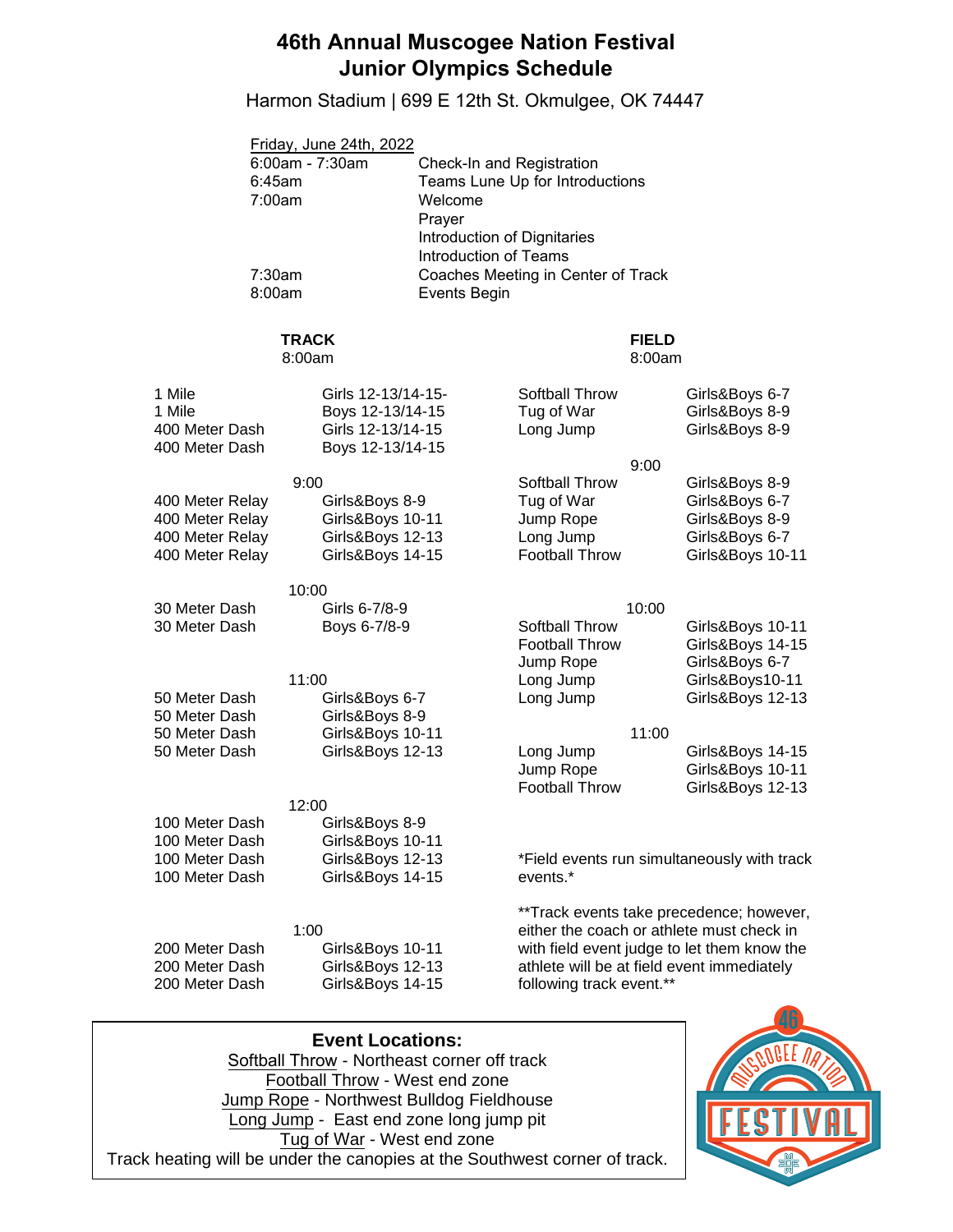# **46th Annual Muscogee Nation Festival Junior Olympics**



| <b>Community/Team Name</b> |  |  |
|----------------------------|--|--|
|                            |  |  |

| Coach(es) Name |  |
|----------------|--|
|                |  |

Email\_\_\_\_\_\_\_\_\_\_\_\_\_\_\_\_\_\_\_\_\_\_\_\_\_\_\_\_\_\_\_\_\_\_\_\_\_\_\_\_\_\_\_

Please return this page with your registration forms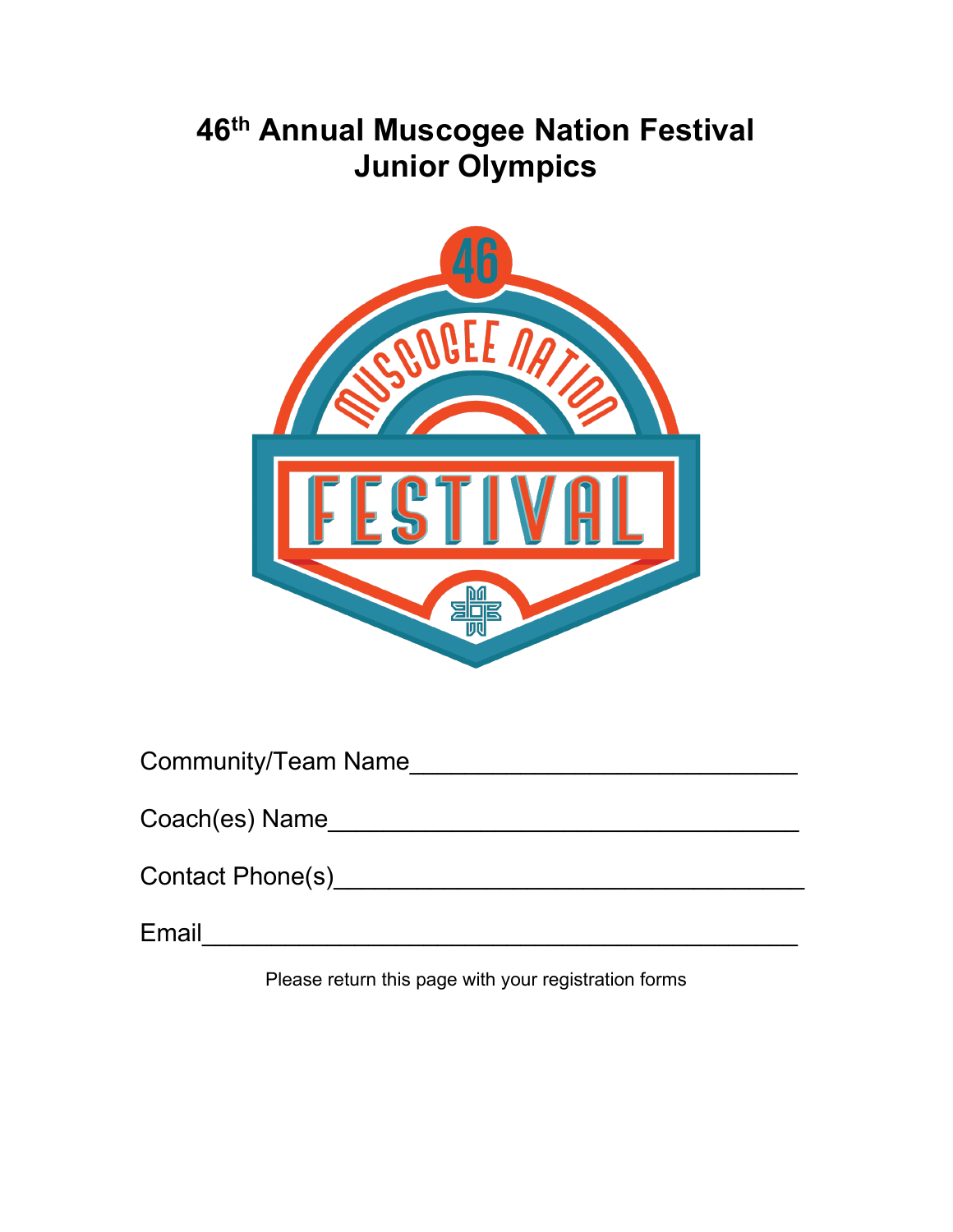# MUSCOGEE (CREEK) NATION JUNIOR OLYMPICS<br>46th\_ANNUAL REGISTRATION AND CONSENT FORM

| NAME OF COACH _________________________CONTACT NUMBER __________________________                                                                                                                                                                                                                                                                                         |      |                                 |  |
|--------------------------------------------------------------------------------------------------------------------------------------------------------------------------------------------------------------------------------------------------------------------------------------------------------------------------------------------------------------------------|------|---------------------------------|--|
| NAME OF COACH ________________________CONTACT NUMBER ___________________________                                                                                                                                                                                                                                                                                         |      |                                 |  |
| A Copy of Child's C.D.I.B. or Tribal Enrollment Card Must Be Attached To This Form!                                                                                                                                                                                                                                                                                      |      |                                 |  |
| DO YOU HAVE ANY MEDICAL PROBLEMS?<br>ARE YOU ALLERGIC TO ANY MEDICATIONS?<br>No __________ Yes ________________________                                                                                                                                                                                                                                                  |      | ARE YOU TAKING ANY MEDICATIONS? |  |
| HAVE YOU EVER SUFFERED A HEAT STROKE, OR ANY HEAT RELATED ILLNESS                                                                                                                                                                                                                                                                                                        |      |                                 |  |
| INVE UNDERSTAND THAT MY CHILD (NAME): WE ARREST AND WILL NOT BE INSURED<br>INCASE OF INJURY WHILE PARTCIPATING IN THE MUSCOGEE (CREEK) NATION OLYMPICS. THIS WILL ALSO<br>INCLUDE THE CITY OF OKMULGEE, AND THE JR. OLYMPIC COMMITTEE. THIS IS ALSO TO INCLUDE THE SAID<br>COMMUNITY (NAME) __________________________________THAT THE PARTICIPANT WILL BE REPRESENTING. |      |                                 |  |
| Print Name of Parent or Guardian                                                                                                                                                                                                                                                                                                                                         | Date | Signature of Parent or Guardian |  |
|                                                                                                                                                                                                                                                                                                                                                                          |      |                                 |  |